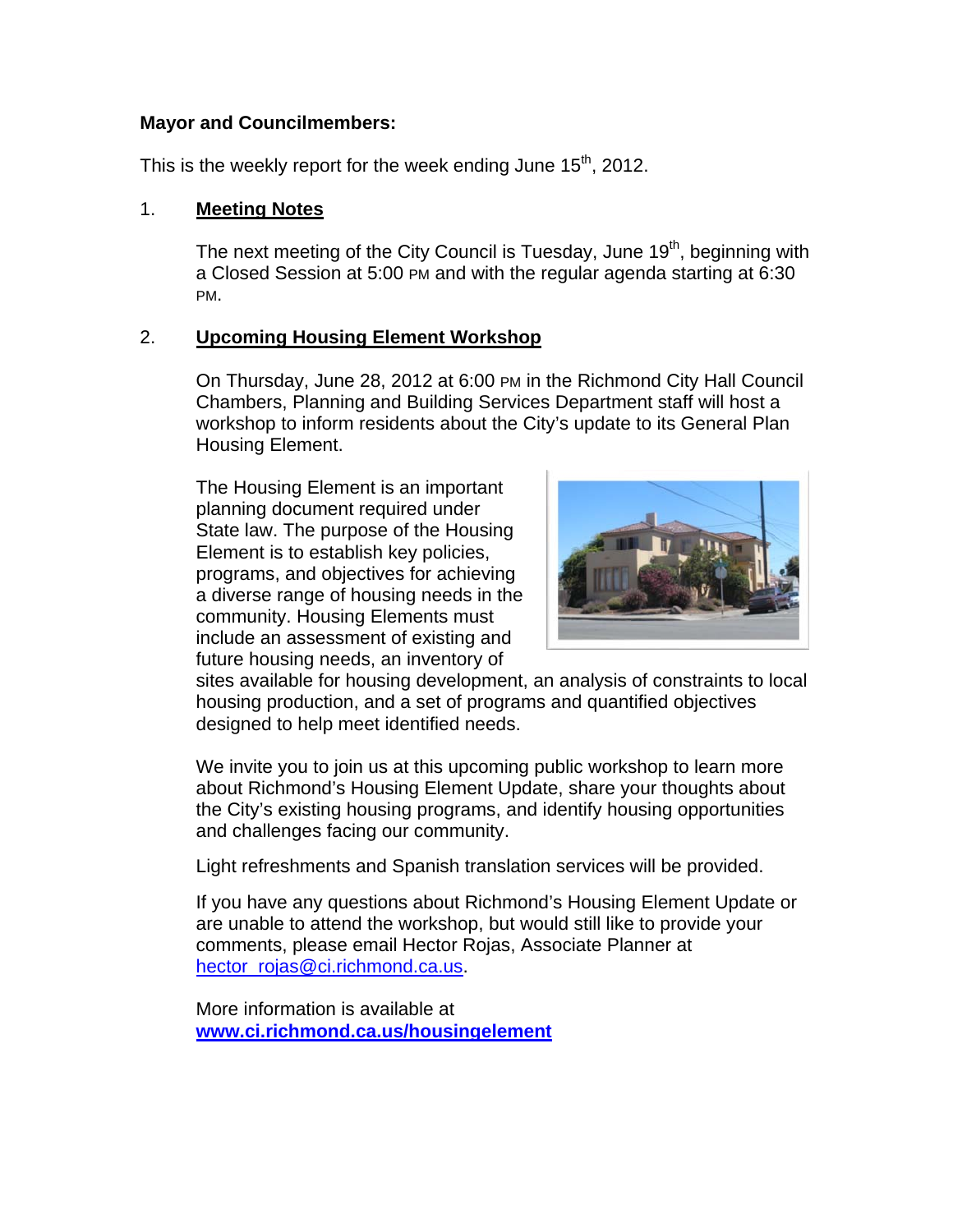# 3. **Magical Experiences at the Library**

To celebrate the first day of the annual Summer Reading Game, on June 13<sup>th</sup>, the Main Library Children's Room presented a magic show by young magician Perry Yan. Perry has been performing magic for five years, and he entertained the children with his sense of humor and his excellent playing card manipulation, disappearing water, and magic coloring book tricks. Children from the audience assisted with some of the tricks. Over 130 people attended this 40-minute program, and all the children received a "magic dollar bill" afterwards. Funds for this program were provided by the Friends of the Richmond Public Library.



# 4. **Stormwater Training**

On June 7<sup>th</sup>, Engineering Services Department's Stormwater Program hosted training for those who conduct stormwater inspections at businesses throughout Contra Costa County. The training, coordinated by the Clean Water Program, included a presentation on food ware bans, sources of mercury and copper from businesses, recent stormwater cases prosecuted by County District Attorney, and a field trip to an auto dismantler company in Richmond. Special thanks to Pick and Pull, an auto dismantler facility, for providing the opportunity for 40 inspectors to learn about their operations.

# 5. **Regional Agency Construction Projects Posted on Engineering Website**

The Engineering Services Department has created a new webpage that has information and links to several transportation projects affecting the City of Richmond that are being conducted by regional and neighboring agencies. To find the most current information on these construction projects, go to the webpage at Regional Agency Projects. You will find information on the following projects:

I-80 Central Avenue Interchange Improvements: The I-80 Central Avenue Interchange Improvements project will provide relief to traffic congestion at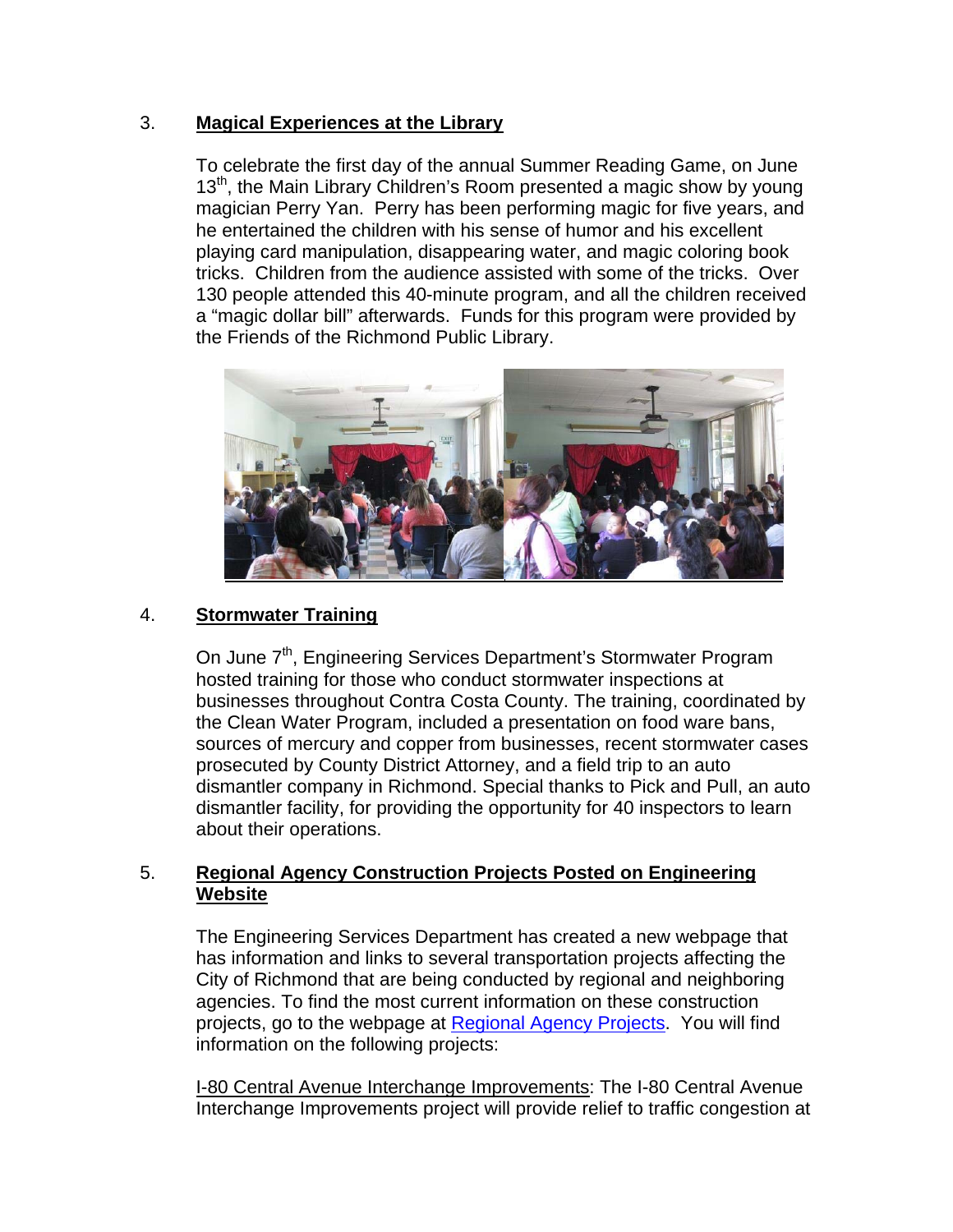the cluster of intersections along Central Avenue near the I-80 freeway ramps.

I-80 San Pablo Dam Road Interchange: The reconstruction of the I-80/San Pablo Dam Road Interchange will improve traffic operations, reduce traffic congestion, provide efficient and safe bicycle/pedestrian access at the interchange, and accommodate future traffic volumes on San Pablo Dam Road.

I-80 Integrated Corridor Mobility (ICM Project): The Interstate 80 Integrated Corridor Mobility (ICM) Project will integrate the transportation management systems of the I-80 corridor and the San Pablo Avenue corridor in Alameda and Contra Costa Counties. The project will employ State-of the-Practice Intelligent Technology System (ITS) tools to improve safety, mobility and trip reliability for all users.

I-580 Scofield Avenue Bridge Deck Replacement: The construction for a 0.6 mile new bridge deck replacement on I-580 in the City of Richmond, just east of the Richmond-San Rafael Bridge at Western Drive and Scofield Avenue is included in the Caltrans' State Highway Operations and Protection Program. This bridge rehabilitation project will improve safety and preserve California's transportation infrastructure.

### 6. **Pavement Rehabilitation Program**

Engineering Services Department's Pavement Rehabilitation Program will complete slurry sealing streets throughout the city the week of June 18th. Bond Blacktop, Inc., a subcontractor to Ghilotti Brothers, Inc., is currently scheduled to complete this work on June  $18<sup>th</sup>$  and  $19<sup>th</sup>$ . Unforeseen events could shift the schedule a day or so however the sequence shown will generally remain the same. The streets listed below will be affected as noted; some over a period of two days in order to maintain traffic flow as much as possible. No parking will be allowed in these areas on the days listed. Depending on weather/temperature, the slurry areas should dry and be open to traffic approximately 4 hours after application. The slurry will be allowed to cure for an additional 10 days, and the new striping will be installed by the first week of July.

Any questions should be directed to Jim Bissell, construction manager, at 620-5417. During construction, you may also contact the city's on-site inspector, Keith Lawson at 385-4047.

| Monday, June 18 |                                                          |
|-----------------|----------------------------------------------------------|
| l Rheem Avenue  | 23 <sup>rd</sup> Street to 29 <sup>th</sup> Street       |
| Clinton Avenue  | 139 <sup>th</sup> Street to Wilson Avenue                |
| Ohio Avenue     | S. 37 <sup>th</sup> Street to S. 42 <sup>nd</sup> Street |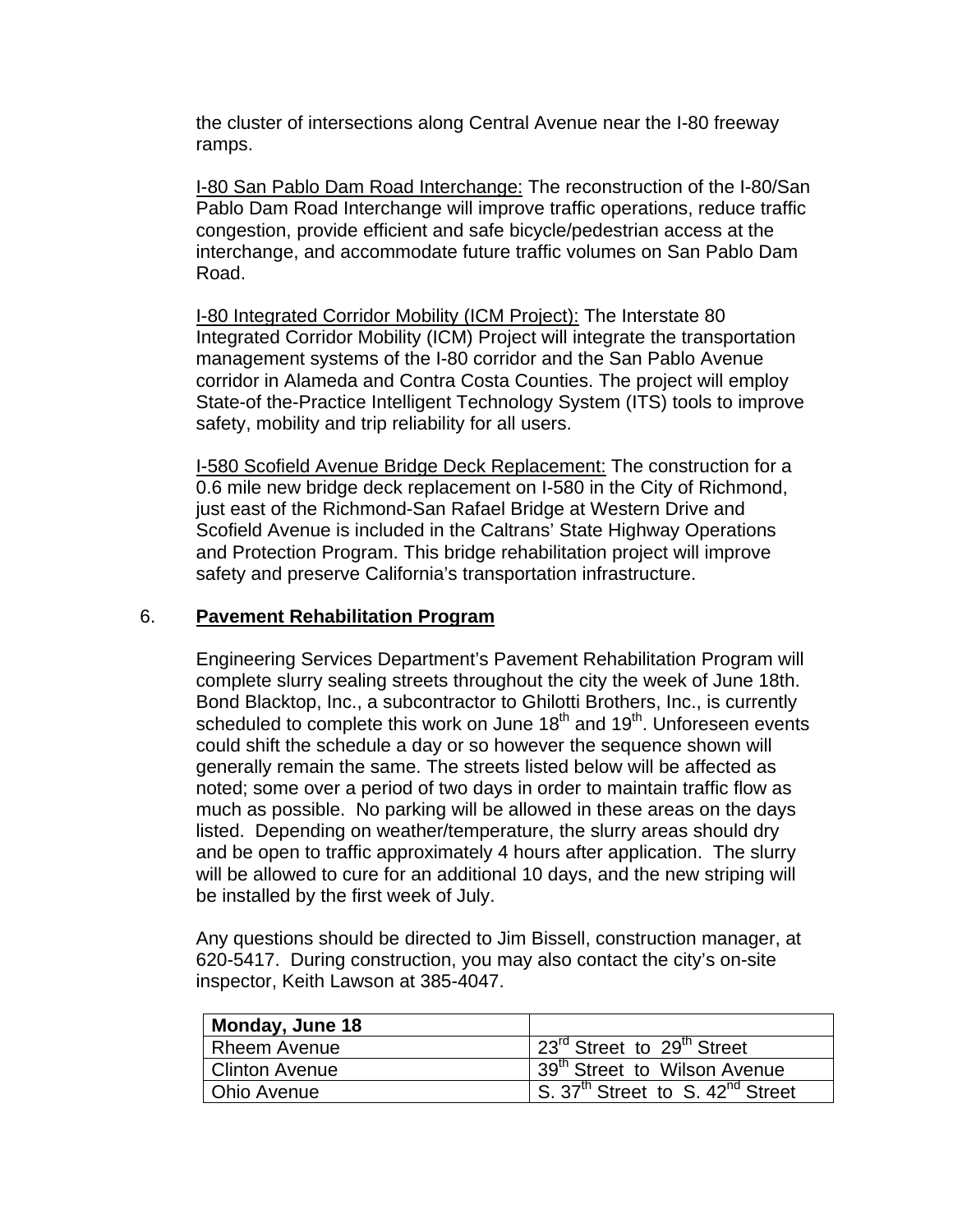| So. 39 <sup>th</sup> Street | Florida Avenue to Wall Avenue          |
|-----------------------------|----------------------------------------|
| <b>Waller Avenue</b>        | S. 37th Street to S. 39th Street       |
| Tuesday, June 19            |                                        |
| <b>Rheem Avenue</b>         | 29th Street to 36 <sup>th</sup> Street |
| <b>Wilson Avenue</b>        | Garvin Avenue to Clinton Avenue        |
| Solano Avenue               | 39th Street to Wilson Avenue           |
| S. 35 <sup>th</sup> Street  | Ohio Avenue to Wall Avenue             |
| <b>Wall Avenue</b>          | S. 37th Street to S. 39th Street       |
| Cutter Lane                 | Carriage Drive to end                  |

# 7. **Via Verdi Project Update**

A few weeks ago a pair of Black Phoebes nested near the creek and laid several eggs. The construction team came up with the innovative idea of erecting a temporary straw bale wall in the vicinity of the nest to protect and minimize disturbance to the nest. After receiving concurrence from the California Department of Fish & Game, the on-site biologist oversaw this work. The eggs hatched, and the fledglings recently flew off.

A temporary dam made of sand bags was built in the creek just upstream of the existing culvert headwall. A temporary dirt access road was installed from Via Verdi down to the existing culvert headwall, and bypass pumps were placed near the headwall. These pumps will bypass creek water from the temporary dam into a storm drain that flows back into the creek just downstream of the construction area, in order to keep the creek bed dry for the duration of the metal culvert excavation and concrete culvert construction phases of the project. The regulatory agencies reviewed and approved the temporary dam and pumping system design before construction began, and a biologist is ensuring that construction of this temporary dam and pumping system conforms to the approved regulatory permits for this project. At the conclusion of the project, the temporary dam and pumping system will be removed, and the creek will flow through the newly constructed concrete culvert.

The utility lines along Via Verdi are being temporarily detoured in order to provide the Sobrante Glen neighborhood with uninterrupted utility service. The PG&E work is complete, and the AT&T and Comcast work will be completed soon. A temporary 1.5-inch water line was installed to provide uninterrupted service to the El Portal Church of Christ.

Any questions should be directed to Bob Addiego, construction manager, at (925) 270-5636.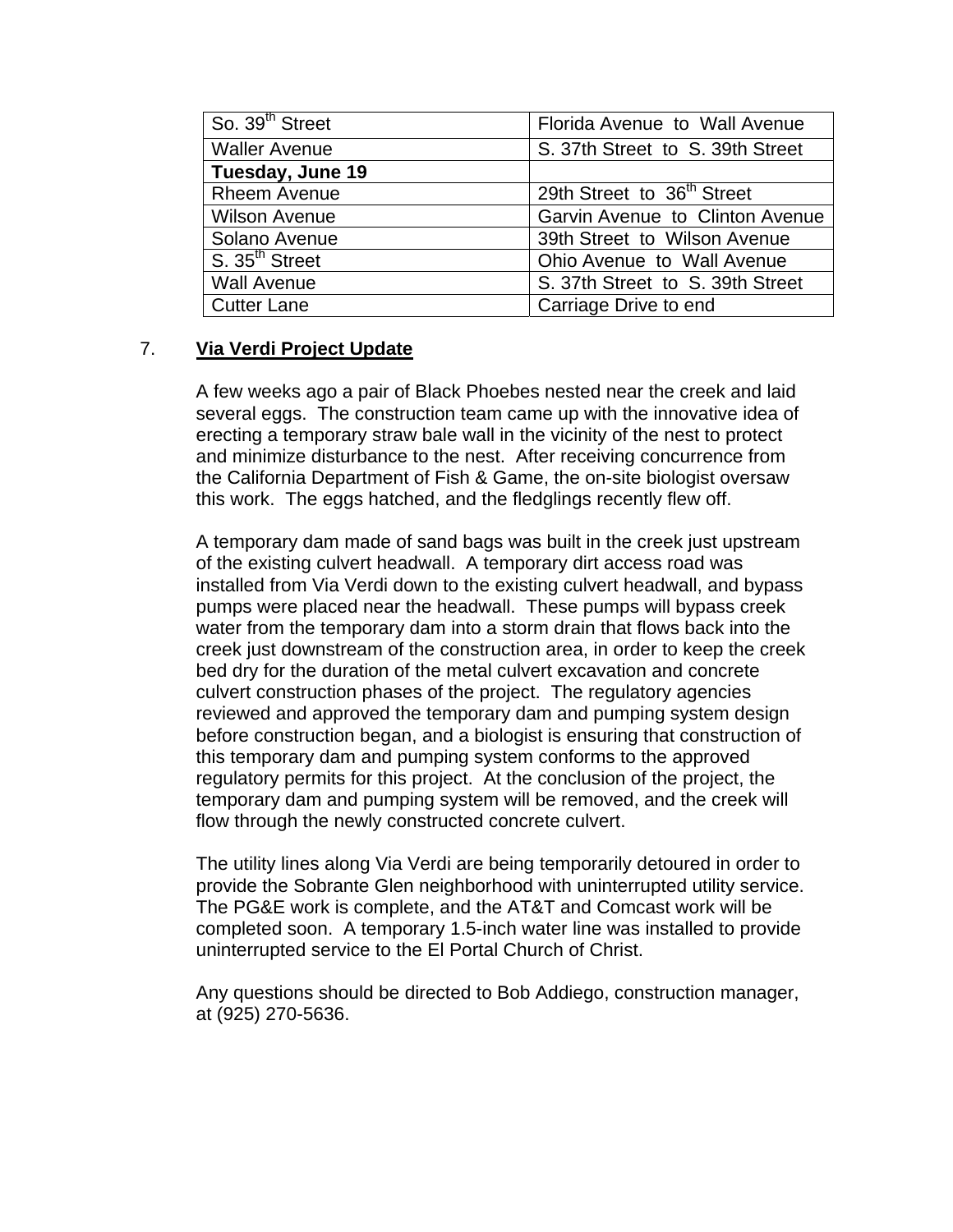

A regulatory agency approved the temporary dam and pumping system that will bypass creek water around the construction area to keep the creek bed dry during the culvert removal and construction phase.

# 8. **Five-Year Financial Plan**

The Draft Five-Year Financial Plan (the "Plan") will be presented to the City Council at its June 26<sup>th</sup> meeting. The Plan has been in development since June 2010, with personnel from several different city departments involved in the process. The Plan was most recently received and reviewed by the Finance Committee at its May  $4<sup>th</sup>$  meeting.

# 9. **Public Works Updates**

Facilities Maintenance Division: The carpenters began the fabrication of bookshelves for the Main Library; installed a security mirror in Building Regulations; installed of the a safety hand rail to the boiler room of the Recreation Complex; and prepared for the installation of television mounts in eight community centers.

The painters prepared Fire Station 68 for painting and have created a checklist for touch ups at the Richmond Auditorium.

The stationary engineers began the construction of a filter cage for the fan rooms at the Employment and Training/Senior Center for installation.

The utility section completed the light bulb replacement of the walkways at the Civic Center Plaza.

The electrical shop repaired two traffic lights struck by a truck on Macdonald Avenue; re-lamped various street lights on Harbour Way, Barrett Avenue and Cutting Boulevard; reset the traffic controller at San Pablo Avenue and Esmond Avenue; and restored the lighting of the parking lot at the Booker T. Anderson Community Center.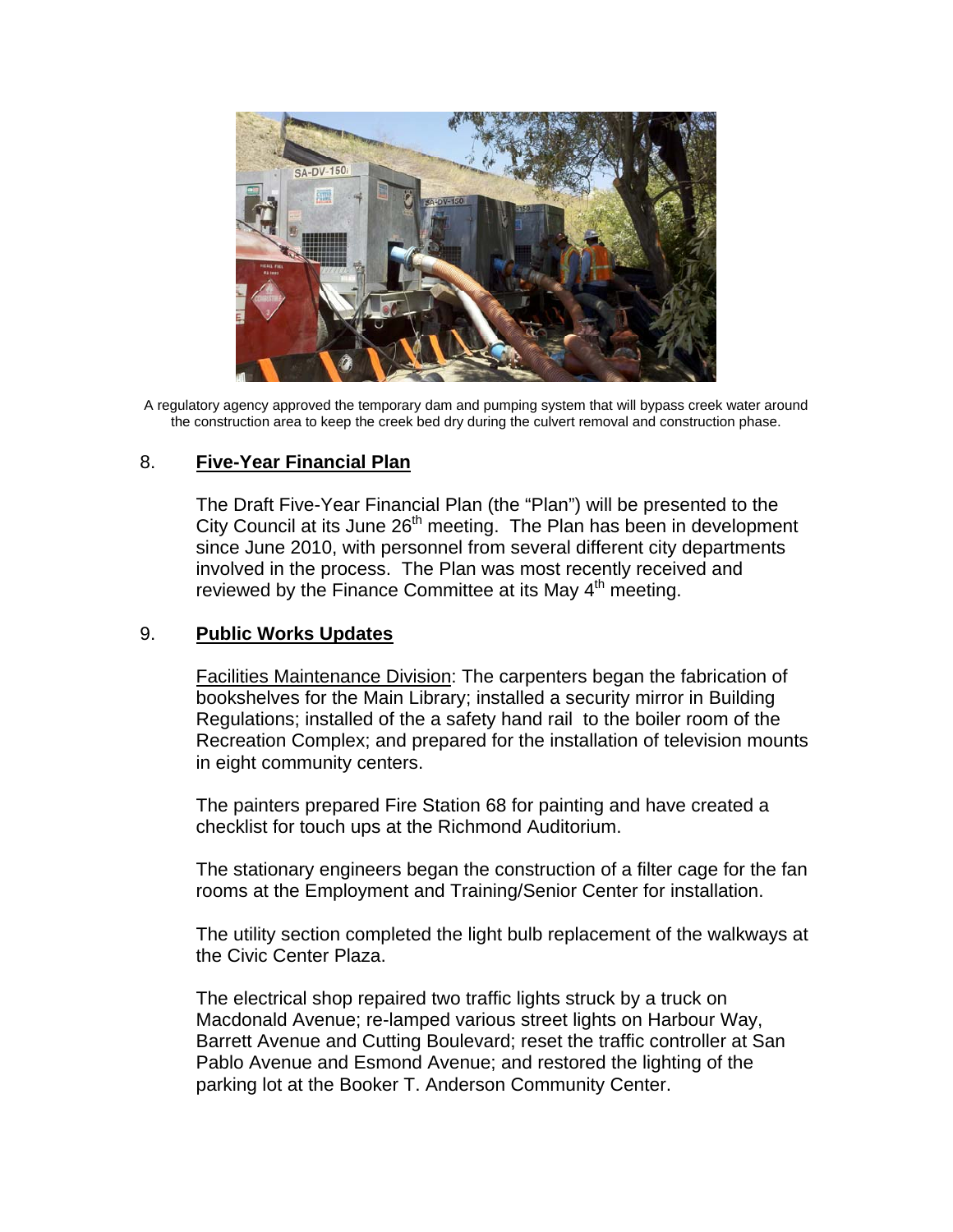

Parks and Landscaping Division: Parks crews continued with general maintenance in the Very High Fire Severity Zones (VHFSZ) of El Sobrante, and completed the maintenance along the Richmond Parkway.



Maintenance of Richmond Parkway Medians

Equipment Services Division: The Equipment Services Division removed eight vehicles from the fleet; prepared for the inspection of the Police Command Van; placed Ford Fusions in service for the Fire Department; placed the new Police fleet in service; and added a new truck in service. All street sweepers were in service this week.

Streets Division: The Pavement Maintenance crew prepared and paved patches on Williams Drive, Jenkins Way, Johnson Drive, Harrison Drive and Griffin Drive, and continued patching potholes throughout the rest of the city.